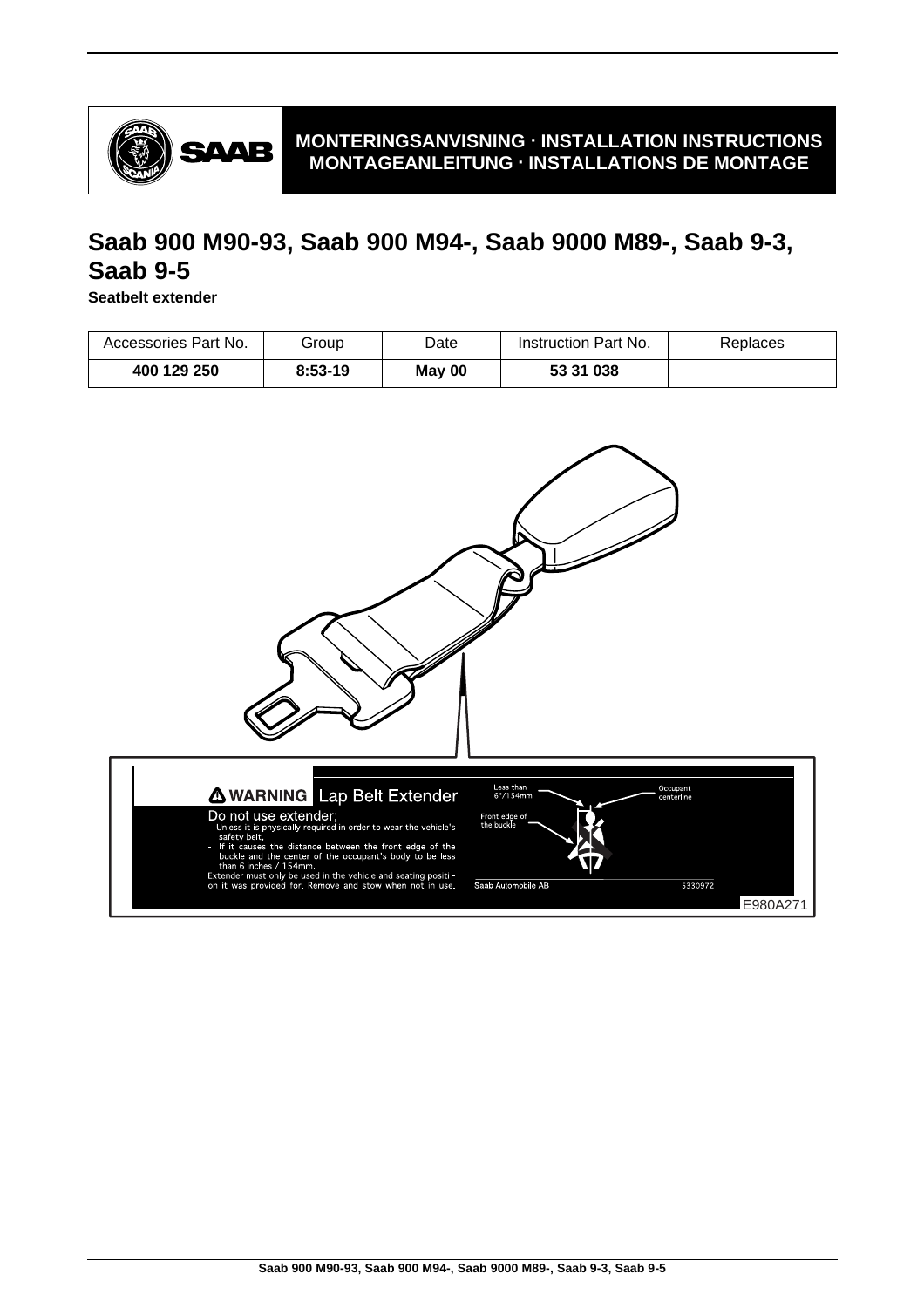

E980A272

#### **Important**

## **WARNING**

Do not use the seatbelt extender:

- If it is not physically necessary for the use of the vehicle's seatbelt.
- If distance from the front edge of the seatbelt extender buckle to the centre line of the wearer's body is less than 154 mm (6").

The seatbelt extender may only be used in the vehicle it was designed for and by the adult occupants that fulfil the criterion of step 7 on page 5.

Remove and stow away the seatbelt extender when it is not being used by the person who requires it.

This seatbelt extender should only be used if the existing seatbelt is insufficiently long for adult occupant.

### **WARNING**

The seatbelt extender must not be left in the car's seatbelt buckle as it could then be used incorrectly. If the seatbelt extender is left in the seatbelt buckle of one of the front seats, the seatbelt reminder system is disabled.

## **WARNING**

The seatbelt extender should normally only be used by adults who are unable to buckle their seatbelt without its use. If the vehicle's seatbelt can be buckled in the normal way, the extender should not be used. Incorrect use of the seatbelt extender could result in an increased risk of personal injury in the event of a collision. Follow these instructions carefully to avoid this risk.

When a seatbelt extender is used, the position of the chest strap is altered. If the seatbelt extender is used by a person who does not require it, the position of the chest strap may be incorrect and increase the risk of personal injury. Follow steps 1- 9 to avoid this risk.